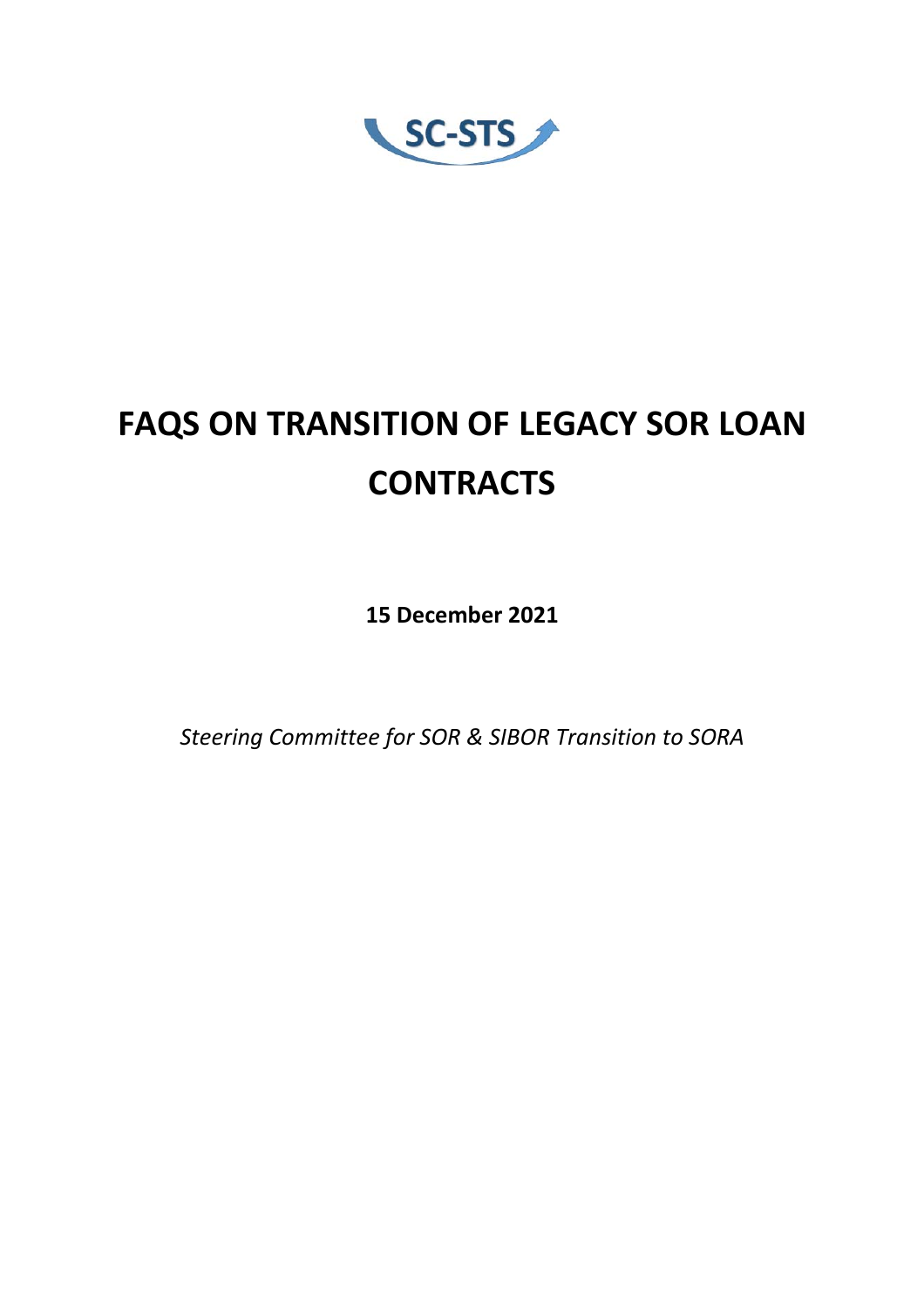

The SC‐STS strongly encourages corporate customers to convert their legacy SOR contracts to SORA while the window of opportunity exists to take reference from market pricing.

This document is intended to support banks' discussions with corporate customers with legacy SOR loans, by providing the key facts and data for banks' and their customers' reference.

#### **1. Why is there a need for customers to convert existing SOR contracts?**

- Customers will need to convert existing SOR contracts as SOR will be discontinued immediately after 30 June 2023.
	- o As part of global interest rate benchmark reforms, the UK Financial Conduct Authority had announced that the widely used USD LIBOR settings<sup>1</sup> will be discontinued immediately after 30 June 2023.
	- o SOR relies on USD LIBOR in its computation methodology, and hence, will have to be discontinued after the same date.

## **2. What is SORA2 ?**

- SORA has been identified by the Association of Banks in Singapore (ABS) and the Singapore Foreign Exchange Market Committee (SFEMC) as the alternative risk‐free rate to replace SOR in Singapore.
	- o SORA is the volume‐weighted average rate of borrowing transactions in the unsecured overnight interbank SGD cash market in Singapore.
	- o It is a transparent, robust and reliable interest rate benchmark that has been published by the Monetary Authority of Singapore (MAS) since 2005.

#### **3. Why is an adjustment spread necessary when converting a SOR loan to reference SORA?**

- $\bullet$  SORA is a fundamentally different interest rate benchmark from SOR<sup>3</sup>.
	- o SORA does not incorporate term risk premium and is nearly credit risk‐free due to its overnight tenor of borrowing, while SOR incorporates term and credit risk premium through its use of USD LIBOR. Hence, SORA typically tends to be lower than SOR.
	- o The difference is readily observed in the historical pricing of SOR and SORA. While the spread between SOR and SORA is volatile, SOR is almost always higher than SORA.
- This means that an adjustment spread is necessary when converting a SOR loan to SORA loan, so that the overall interest payments are broadly comparable after the conversion. The

<sup>1</sup> Overnight, 1‐month, 3‐month, 6‐month and 12‐month.

<sup>&</sup>lt;sup>2</sup> See SC-STS webpage on SORA (https://abs.org.sg/benchmark-rates/about-sora).

<sup>&</sup>lt;sup>3</sup> For further details on the adjustment spread and historical comparison of SOR and Compounded SORA, see section 3.3 and Annex 2 respectively of the SC-STS publication "SORA – A Guide for Corporates and SMEs", updated July 2021 (https://abs.org.sg/docs/library/sora-a-guide-for-corporates-and-smes.pdf).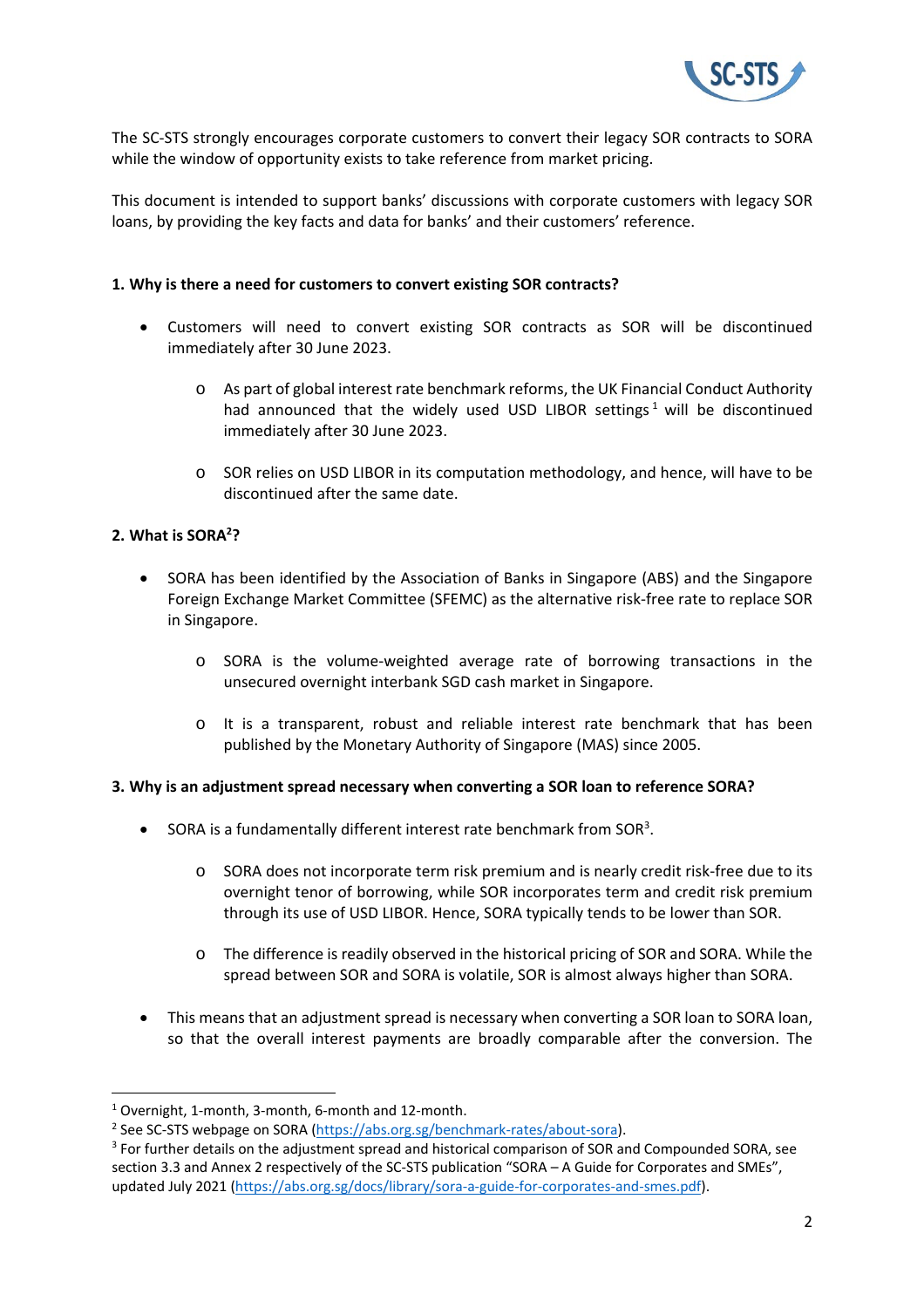

adjustment spread will be added to the SORA rate in the new contract, together with any existing customer margin.

#### **4. How is the adjustment spread determined for corporate loans?**

- The SC-STS had recommended in its report in July 2021<sup>4</sup> that the SOR-SORA basis swap midrate pricing be used as a starting point for discussions between lenders and borrowers.
	- o SOR‐SORA basis swaps involve a market‐based rate for exchanging a stream of SOR payments for a stream of SORA payments plus a spread.
	- o This spread can hence be applied to convert a SOR loan to SORA, whose remaining maturity matches the tenor of the basis swap.
	- o An adjustment spread calibrated in this manner reflects the fundamental difference between SOR and SORA, and should offset the expected economic difference between SOR and SORA over the applicable tenor of a contract.

### **5. Why should customers seek to actively convert their SOR contracts now, especially when SOR will only be discontinued after 30 June 2023?**

- Customers who "wait and see" risk transitioning at a higher rate.
	- o Customers should note that the difference between SOR and compounded SORA rates is currently at a multi‐year lows (see Figures 1 and 2). Current SOR‐SORA basis swap mid-rates are also lower than the average or median spread between SOR and SORA in recent years (see Figure 3).

For example, the 5Y SOR‐SORA basis swap mid‐rate was 0.20% on 31 Oct 21, while the 5Y historical median spread between 6M SOR and 6M Compounded SORA was 0.37%.

SC‐STS recommends customers to use the current environment to lock‐in their transition.

- The window of opportunity for use of market-determined SOR-SORA basis swap mid-rates is closing.
	- o SC‐STS had noted in its July 2021 report that liquidity in the SOR‐SORA basis swap market would eventually decline. Several months have since passed, and as envisaged, there are signs that this window of liquidity could soon close as market participants shift away from SOR**<sup>5</sup>** .
	- o Absent representative market‐determined SOR‐SORA basis swap prices, market participants would only have historical average spreads between SOR and SORA as guideposts for transition.

<sup>4</sup> See SC‐STS's report "Recommendations for Transition of Legacy SOR Contracts", 29 July 2021 (https://abs.org.sg/docs/library/sc‐sts‐recommendations‐for‐transition‐of‐legacy‐sor‐contracts.pdf). <sup>5</sup> Banks have already stopped offering SOR loans after end-April 2021 and have stopped offering SOR

derivatives after end‐September 2021, except for risk management purposes.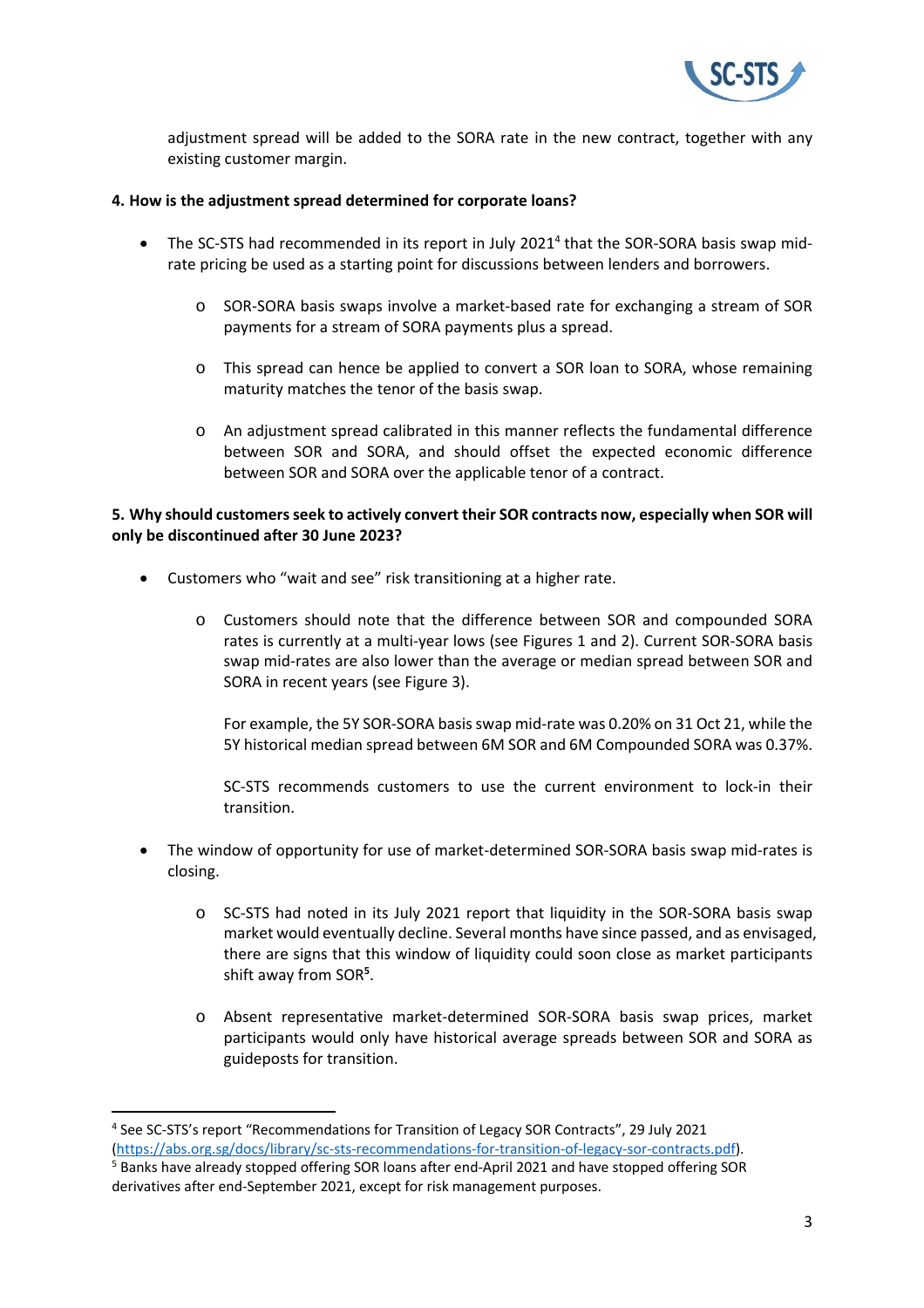

● When the basis swap market becomes illiquid, SC-STS will have to publish alternative transition guidance, where the recommended adjustment spreads may well be higher than current SOR‐SORA basis swap prices.

## **6. What are the implications if customers choose to insert a contractual fallback to Fallback Rate (SOR) instead of actively transitioning to SORA?**

- Inserting Fallback Rate (SOR) as a contractual fallback instead of actively transitioning to SORA, has several disadvantages.
	- o First, loans on Fallback Rate (SOR) that mature beyond end‐2024 must undergo a second transition to SORA, because Fallback Rate (SOR) discontinues immediately after 31 December 2024. This would likely incur further legal and operational costs.
	- o Second, loans on Fallback Rate (SOR) maturing before end‐2024 cannot be rolled over into replacement financing if the replacement financing matures after end‐2024, because Fallback Rate (SOR) discontinues after end‐2024.
	- o Third, because SORA will be the rate used by the SGD interest rate swap market, it may not be feasible or cost-efficient to hedge Fallback Rate (SOR) exposures.
	- o Fourth, because Fallback Rate (SOR), like SORA, is also fixed at the end of the interest period ("in-arrears"), customers using Fallback Rate (SOR) will still need to test that finance systems and processes can handle interest payments with a few days advance notice.

## **7. Why should customers avoid waiting for Term SORA rates to transition their SOR exposures?**

- Following the Alternative Reference Rates Committee (ARRC)'s recommendation of CME Group's forward-looking Secured Overnight Financing Rate (SOFR) term rates<sup>6</sup>, customers might invariably wonder about the possibility of using Term SORA rates to transition their SOR exposures.
- However, customers should not wait to use Term SORA to transition their SOR exposures as it is unlikely that Term SORA will be published before the discontinuation of SOR at end‐June 2023.
- For a robust and stable term risk‐free rate (RFR) to be constructed, there must be deep and liquid derivatives and cash markets underpinning the RFR.
	- o While there has been a considerable increase in the use of SORA derivatives in 2H 2021, with SORA derivatives volume even surpassing that of SOR derivatives by August 2021, the bulk of this volume has been in tenors longer than 1Y, especially the 2Y‐5Y bucket (Figure 3).
	- o As such, liquidity in short‐term SORA derivatives market particularly the 1‐month, 3-months and 6-months SORA derivatives that match the existing tenors of  $SOR$ remains nascent for robust Term SORA rates to be constructed. In fact, over the past

<sup>&</sup>lt;sup>6</sup> The ARRC has identified SOFR as the rate that represents best practice for use in certain new USD derivatives and other financial contracts, representing the ARRC's preferred alternative to USD LIBOR.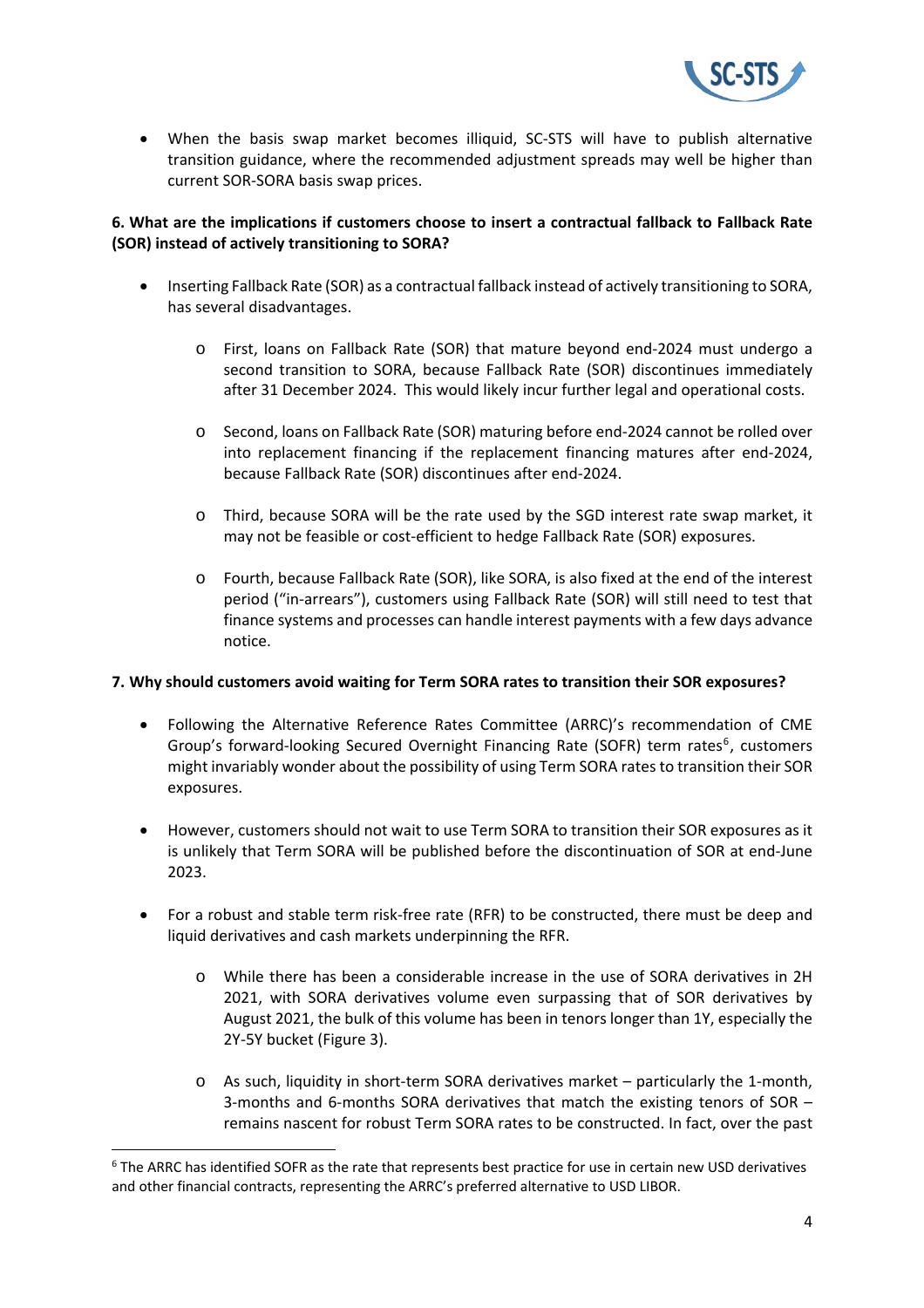

few months, there has been less than one transaction per day in these tenors. In comparison, the short-term SOFR derivatives market is much deeper and more liquid, with CME's Term SOFR benchmark supported by US\$218 billion in daily SOFR futures volumes and an average of 118,000 futures contracts per day.

 Even if liquidity were to pick up in the coming months, it is very unlikely that Term SORA could be available by end-June 2023 because of the amount of time required for development, testing and implementation of Term SORA benchmarking methodologies<sup>7</sup>.

## **8. If customers are unable to switch from SOR to SORA today, what is the next best thing that a customer could do?**

- The next-best alternative is to embed a rate switch mechanism in the contract. The LMA has published several recommended form templates incorporating provisions<sup>8</sup> that enables a preagreed switch to SORA that will apply at a specific time in the future, subject to mutual agreement between lenders and customers (e.g. after the last interest payment before end-June 2023). Interest payments would continue to be based on SOR until the pre‐specified date, following which they would be based on SORA.
	- o When applying a rate switch mechanism, customers are strongly encouraged to lock‐ in the adjustment spread now, rather than defer it to a future date.
	- o Deferring the adjustment spread to a future date risks incurring a higher adjustment spread, for the reasons under Question 5.
- If that is also not possible, then customers should embed in their contract a Replacement of Screen Rate Clause<sup>9</sup>, which was first published by the LMA on 21 December 2018 and has since been incorporated into the LMA facility agreement templates and the APLMA facility agreement templates. This approach is not preferred, because it simply postpones the negotiations required to agree on a replacement rate to a future date.

*[Note: The rate switch mechanism and Replacement of Screen Rate Clause are covered in section 4.4.2 of the SORA Market Compendium (https://abs.org.sg/docs/library/sora‐market‐compendium‐on‐the‐ transition‐from‐sor‐to‐sora‐version‐1‐1.pdf).]* 

<sup>&</sup>lt;sup>7</sup> An estimated 12 to 15 months is required from the issuance of Request for Information (RFI) to potential Term SORA calculation agents, to the publication of Term SORA rates.

<sup>&</sup>lt;sup>8</sup> It should be noted that the LMA rate switch provisions have been prepared based on certain chosen market conventions that are prevailing in respect of SONIA. As such, parties may wish to consider modifications to the rate switch provisions for consistency with applicable or relevant market conventions for SORA or Fallback Rate (SOR), before incorporating such provisions into existing SOR corporate loan documentation.

<sup>&</sup>lt;sup>9</sup> The Replacement of Screen Rate Clause essentially provides a regime for parties to agree on alternative benchmarks‐related amendments if the existing Screen Rate ceases to be available, primarily by lowering the thresholds for consent required to make such transition. Nevertheless, the RSR Clause is less preferred since it does not contain any operative provision providing for the transition to SORA or Fallback Rate (SOR). This means that a further round of negotiations will be required to agree such provisions, leading to uncertainty should an agreement not be reached.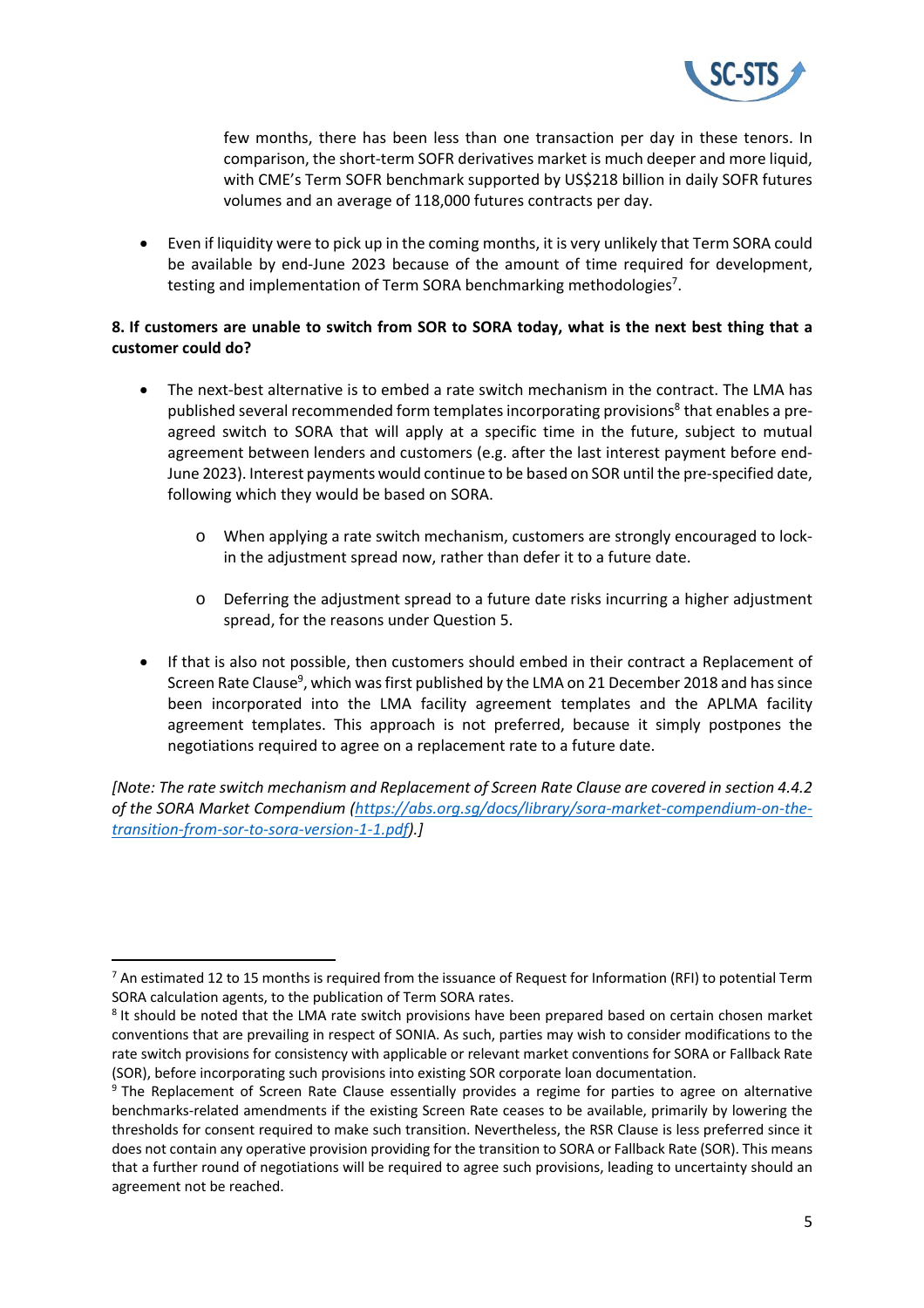





<sup>&</sup>lt;sup>10</sup> Note: The SOR data has been adjusted to align the interest period that the respective rates are intended to cover. This is given that SOR is a forward‐looking interest rate while compounded SORA is backward‐looking. In this regard, the 6M SOR data points have been shifted forward by six months (i.e. the 1 November data point reflects the SOR rate on 1 May).